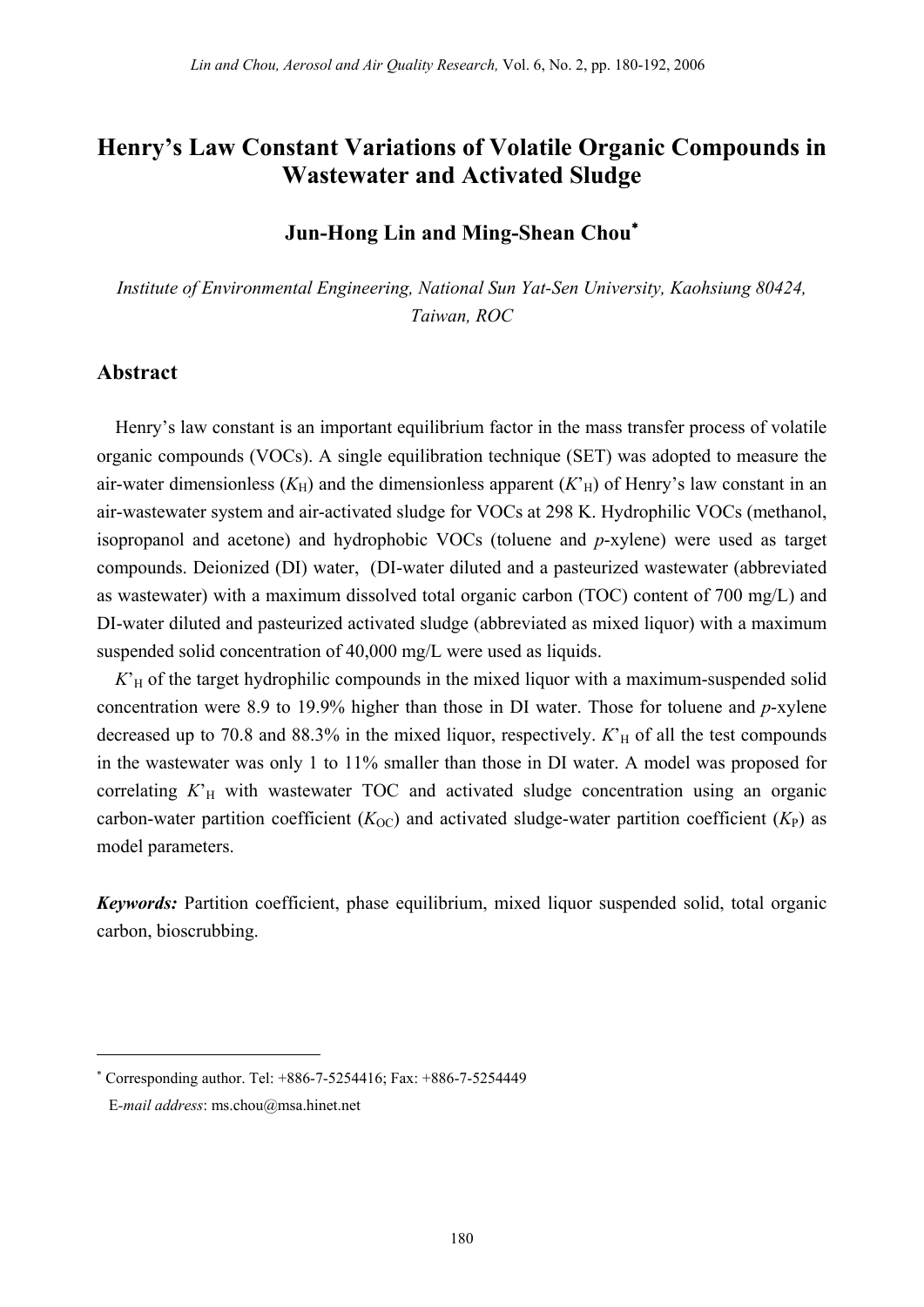### **INTRODUCTION**

Emissions of volatile organic compounds (VOCs) from wastewaters and exhaust gases are often overlooked as sources of exposure to hazardous substances. The biological treatment of gaseous pollutants has been popularized in the recent two decades for the emission control of biodegradable pollutants. In general, a suspended-growth system includes a sorption unit which utilizes an activated sludge liquid as a scrubbing liquor followed by an aerated activated sludge reactor for further oxidation of the scrubbed contaminants (Overcamp et al., 1993; Burgess et al., 2001). High concentration recirculated activated sludge has been applied to remove gas stream VOCs by a Venturi tube bioreactor (Zigmontiene and Baltenas, 2004).

For effective removal of the gaseous contaminants, equilibrium of VOCs between air, wastewater and activated sludge has become an important topic. The appearance of dissolved organic compounds (e.g., humic and fulvic acids) in water will affect the water solubility. The magnitude of the equilibrium constant can be described by a linear partition coefficient model (Haas and Kaplan, 1985). In addition, the existence of suspended organic solids in liquid can enhance the solubility of VOCs of low water solubility. Between water and biomass, the accumulation of some VOCs or hazardous pollutants by live (Smith et al., 1993; Wang and Grady, Jr., 1995), dead (Dobbs et al., 1989; Tsezos and Wang, 1991), and pasteurized (Moretti and Neufeld, 1989; Dobbs et al., 1995) microorganisms has been investigated. By the sorption of the biomass, the total VOC contents in the liquor will be raised; that is, the existence of biomass will increase the apparent solubility of VOCs in the liquor.

Many Henry's law constant values of environmental significant compounds in pure water phase have been published (Mackay and Shiu, 1981). Even though these data are important for understanding the fate and transport of VOCs, they could not satisfactorily be used for liquids containing other components, such as non-volatile organic compounds or activated sludge. The apparent Henry's law constants of some hydrophobic organic compounds could be changed by dissolved organic carbon (DOC) concentration in wastewater (David et al., 2000). The apparent Henry's law constant decreases, or the apparent solubility increases by raising the pasteurized biomass concentration in the liquid (Davison et al., 2000; Barton et al., 2003).

Although many studies have investigated the VOC equilibrium change between two phases, little attention has been paid to that in three phase systems, especially for hydrophilic VOCs. The target of this research was to discuss the partitioning equilibrium migration in gas-deionized water, gas-wastewater, and gas-water-activated sludge systems. High concentration of biomass would improve the dissolution of hydrophobic VOCs from contaminated air streams. This study provides phase equilibrium information for hydrophilic and hydrophobic VOC treatment by bioscrubbers or bubble column.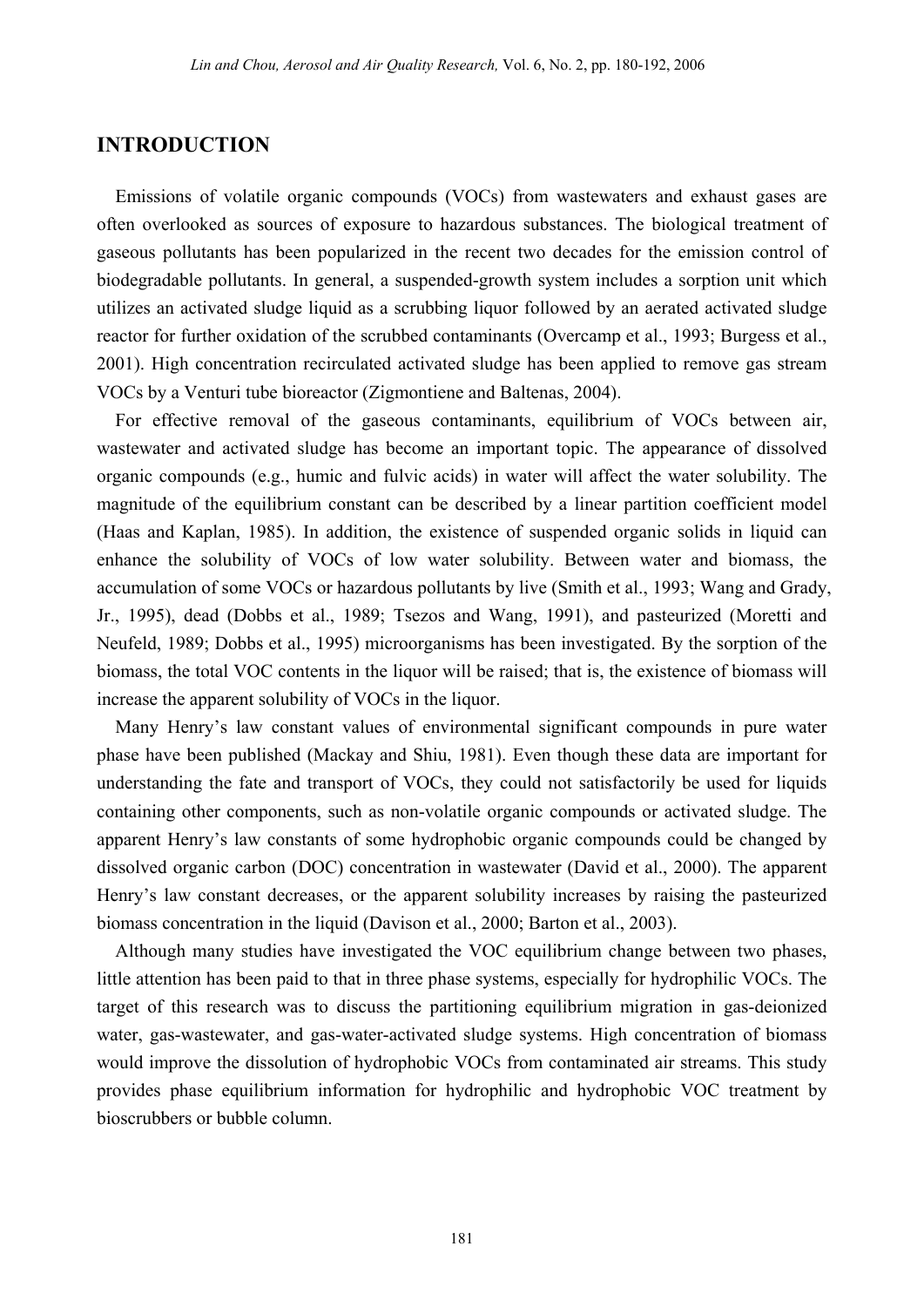#### **THEORETICAL**

The dimensionless Henry's law constant  $(K_H)$  has been presented in Eq. (1) and called as an air-water partition coefficient in the environmental literature:

$$
K_{\rm H} = C_{\rm g}/C_{\rm w} \tag{1}
$$

where  $C_g$  and  $C_w$  are the gas- and aqueous-phase VOC concentrations (mg/L), respectively.

A model describing the partitioning of a VOC between vapor, water and dissolved organics has been applied in wastewater system (David et al., 2000). In wastewaters with some dissolved organics, the sorption phenomenon for a specific VOC can be described as Eq. (2) in which the dissolved VOC exists both in the aqueous phase and combined with the DOC. The partition coefficient  $(K<sub>OC</sub>)$  of VOC between the DOC and the aqueous phases can be expressed as Eq. (3).

$$
C_g \xleftarrow{K_H} C_w \xleftarrow{K_{OC}} DOC-bound \ VOC \tag{2}
$$

$$
K_{OC} = \frac{DOC-bound\ VOC}{C_w} = \frac{C_d \cdot S_d}{C_w} \tag{3}
$$

where  $C_d$  and  $S_d$  are the DOC-bound VOC and DOC concentrations, respectively, both based on the liquid-phase volume (mg/L).  $C_d/S_d$  represents the mass of VOC bounded to that of DOC and has a unit of mg VOC/(mg DOC).

In a liquid containing activated sludge (i.e., mixed liquor), the VOC is adsorbed on the suspended solids (SS) and the partition coefficient  $(K_P)$  of the VOC between the solid and the aqueous phases can be expressed similar to Eq. (4-5):

$$
C_g \xleftarrow{K_H} C_w \xleftarrow{K_P} S_S - bound \ VOC \tag{4}
$$

$$
K_p = \frac{SS-bound\quadVOC}{C_w} = \frac{C_S / S_S}{C_w} \tag{5}
$$

where  $C_S$  and  $S_S$  are the SS-bound VOC and suspended-solid (SS) concentrations, both based on the liquid-phase volume (mg/L).  $C_S/S_S$  represents the mass of VOC absorbed in and/or adsorbed on the suspended solids and has a unit of mg VOC/(mg SS). The total VOC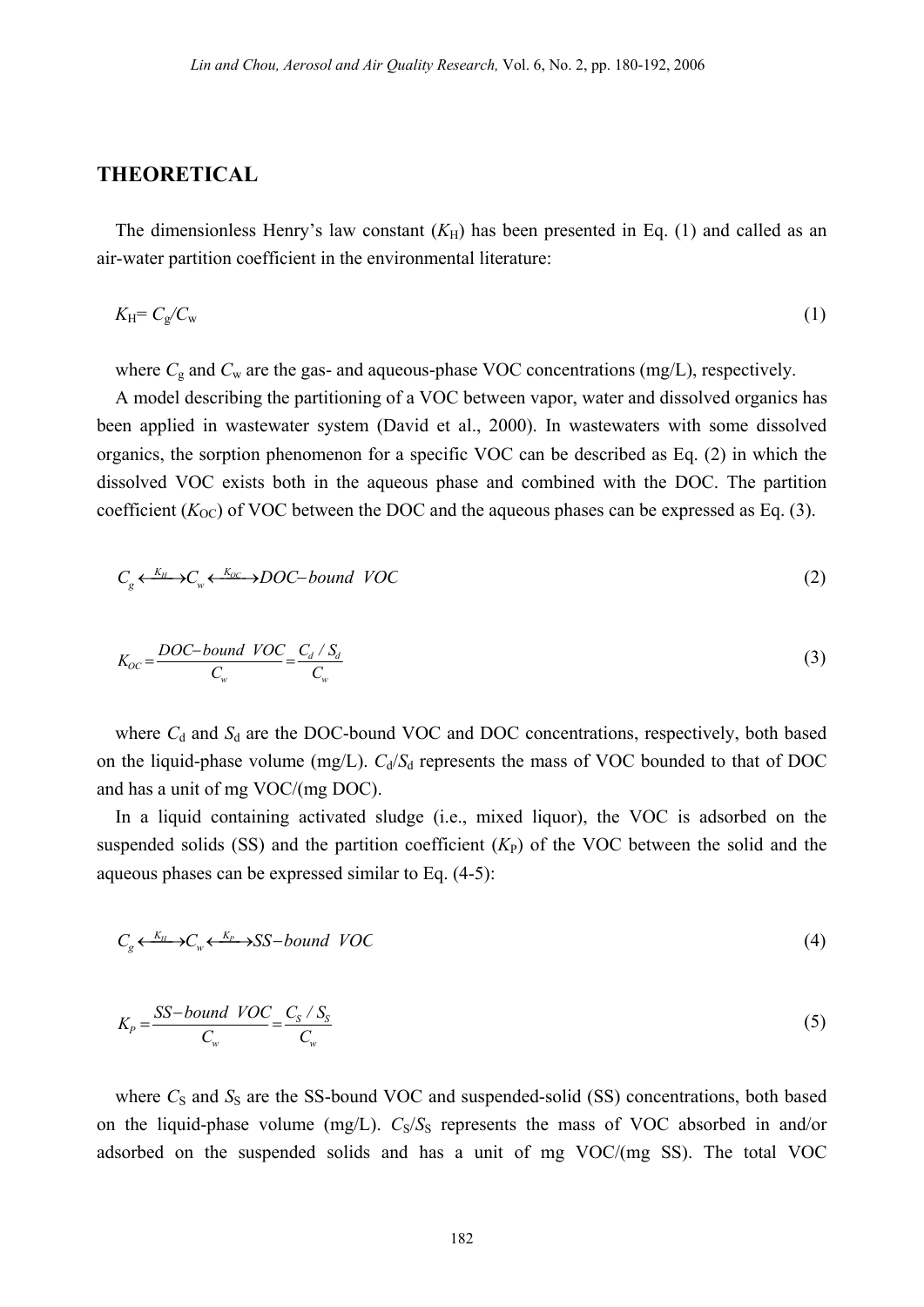concentration in the wastewater  $(C_T, mg/L)$  with SS is the sum of that in aqueous, DOC, and SS phases as shown in the following equation:

$$
C_{\rm T} = C_{\rm w} + C_{\rm d} + C_{\rm S} \tag{6}
$$

In this system, the dimensionless apparent Henry's law constant  $(K<sub>H</sub>)$  can then be expressed as:

$$
K'_{H} = \frac{C_{g}}{C_{T}} = \frac{C_{g}}{(C_{W} + C_{d} + C_{S})} = K_{H} \frac{1}{1 + K_{OC} S_{d} + K_{P} S_{S}}
$$
(7)

Then the apparent solubility of the VOC in the liquor can be drawn:

$$
C_T = \frac{C_g}{K'_H} = \frac{C_g}{K_H} (1 + K_{OC} S_d + K_P S_S)
$$
\n(8)

Eq. (8) indicates that  $C_T$  varies with both dissolved organics and suspended solids in liquids.

A model similar to Eq. (7) has been cited in literature for the partitioning of VOCs between gas and liquids containing suspended natural organic matter (SNOM) and suspended inorganic matter (SIM) (Staudinger and Roberts, 1996). As far as the authors know, no SNOM-water and SIMwater partition coefficient has been published and no model has been proposed for modeling  $K<sub>H</sub>$ with the activated sludge concentration.

### **MATERIAL AND METHOD**

An 80-L aeration tank was used for cultivation of activated sludge for the present study. The seed sludge was obtained from a recycling line of an activated sludge system of a petrochemical wastewater plant of Kaohsiung Refinery, Chinese Petroleum Corp., Taiwan. A mixed-liquor, suspended-solid (MLSS) concentration was kept in 40,000-45,000 mg/L, with a pH value in the range of 6.8-7.2. The sludge was fed simultaneously with glucose as a carbon source. At a daily organic loading rate of 0.20 kg COD (chemical oxygen demand) per kg, MLSS was kept for the whole experimental period. In addition to the organics, urea, potassium dihydrogen phosphate, and ferric iron were added to the activated sludge liquor as supplemental nutrients with a constant ratio of COD:N:P:Fe of 100:5:1:0.5, respectively. For supplementing natural nutrients, dried food yeast powder (Taiwan Sugar Co., Taiwan) was added to the aeration tank at a rate of 0.2 g/L per day. A sludge retention time in the range of 10-15 days was kept by maintaining a proper sludgewasting rate.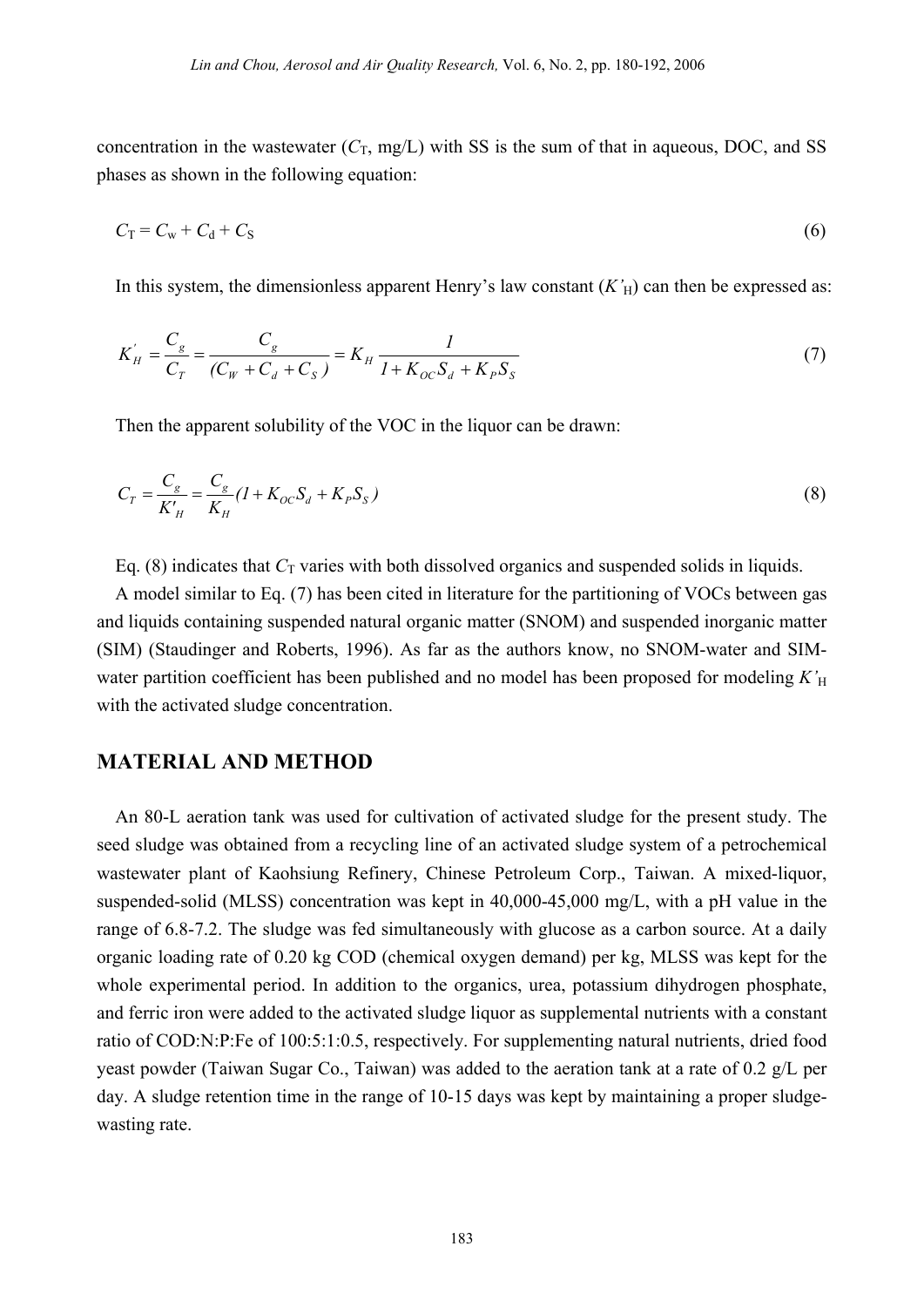A fixed volume of the mixed liquor sample was centrifuged in a centrifuge (Universal 30F, Hettich, Germany) operated at 11,000 rpm (15,000 g) for 15 min. The centrifugation efficiently separated the mix into two parts: activated sludge biomass with bound water and supernatant wastewater (Jin et al., 2003). The supernatant was then filtered through a cellulose acetate membrane (Advantec MFS, USA) with an average pore size of 0.45  $\mu$ m. The filtrate was then stored at 4  $\rm{^oC}$  for subsequent experiments. Before the sorption experiment, both the activated sludge mixture and the prepared filtrate were pasteurized at 80  $^{\circ}$ C for 2 hours to inactivate the biomass activity. The pasteurized samples were then diluted with deionized water (NANOpure, Barnstead, USA) to obtain the desired concentrations.

The single equilibration technique (SET) has usually been used for water-gas partition analysis (Staudinger and Roberts, 1996; Cheng et al., 2004). The SET measures  $C<sub>g</sub>$  at an equilibrium of VOC between the aqueous and gas phases with the equilibrium being established within a gastight vessel that contains VOC solution of a given initial mass at a constant temperature. By the SET,  $K<sup>2</sup>$ <sub>H</sub> in Eq. (7) can be calculated by the following relationship:

$$
K'_{H} = \frac{C_g}{C_T} = \frac{C_g}{(m_T - C_g V_g)/V_L} = \frac{C_g V_L}{(m_T - C_g V_g)}
$$
(9)

where  $V_L(L)$  is the bulk volume of the liquid phase injected with an initial mass of  $m<sub>T</sub>$  (mg) of the chemical compound to be tested, and  $V_g$  (L) is the overhead gas volume.

The standard SET procedures in this study were as follows. Target VOCs were methanol, isopropanol, acetone, toluene, and *p-*xylene (analysis ACS grade, Merck, Germany), and the tested temperature was fixed at 298 K (25  $^{\circ}$ C). In the case of water soluble methanol, isopropanol, and acetone, vials of nearly 43 mL (Kimble Glass, USA) were used for the tests. 40 mL of one of the pasteurized deionized water (DI water), wastewater filtrate (abbreviated as wastewater), and DI water mixed with a known amount of activated sludge (abbreviated as mixed liquor) was used for each 43-mL vial with a screw cap and PTFE septa. For much less water-soluble toluene and *p-*xylene, Erlenmeyer flasks (Kimble Glass, USA) with an empty volume of around 310 mL were used. The flask was filled with 302 mL of one of the experimental liquids before sealed by a screw-fasten cap with a PTFE septum. After sealing of all the vials or flasks, a fixed volume (methanol 30 μL, isopropanol 20 μL, acetone 5 μL, toluene 2 μL and *p*-xylene 2 μL) of each liquid organic compound was injected into a vial by a syringe (Hamilton, USA). The concentration of each VOC in the liquid phase would then be fixed. Three to nine replicates were prepared for each compound and each liquid.

The prepared samples were then shaken in a 298 K water-bathed shaker with a rate of 150 rpm for 2 hours, and the shaker turned off for the following 2 hours in order to obtain a phase and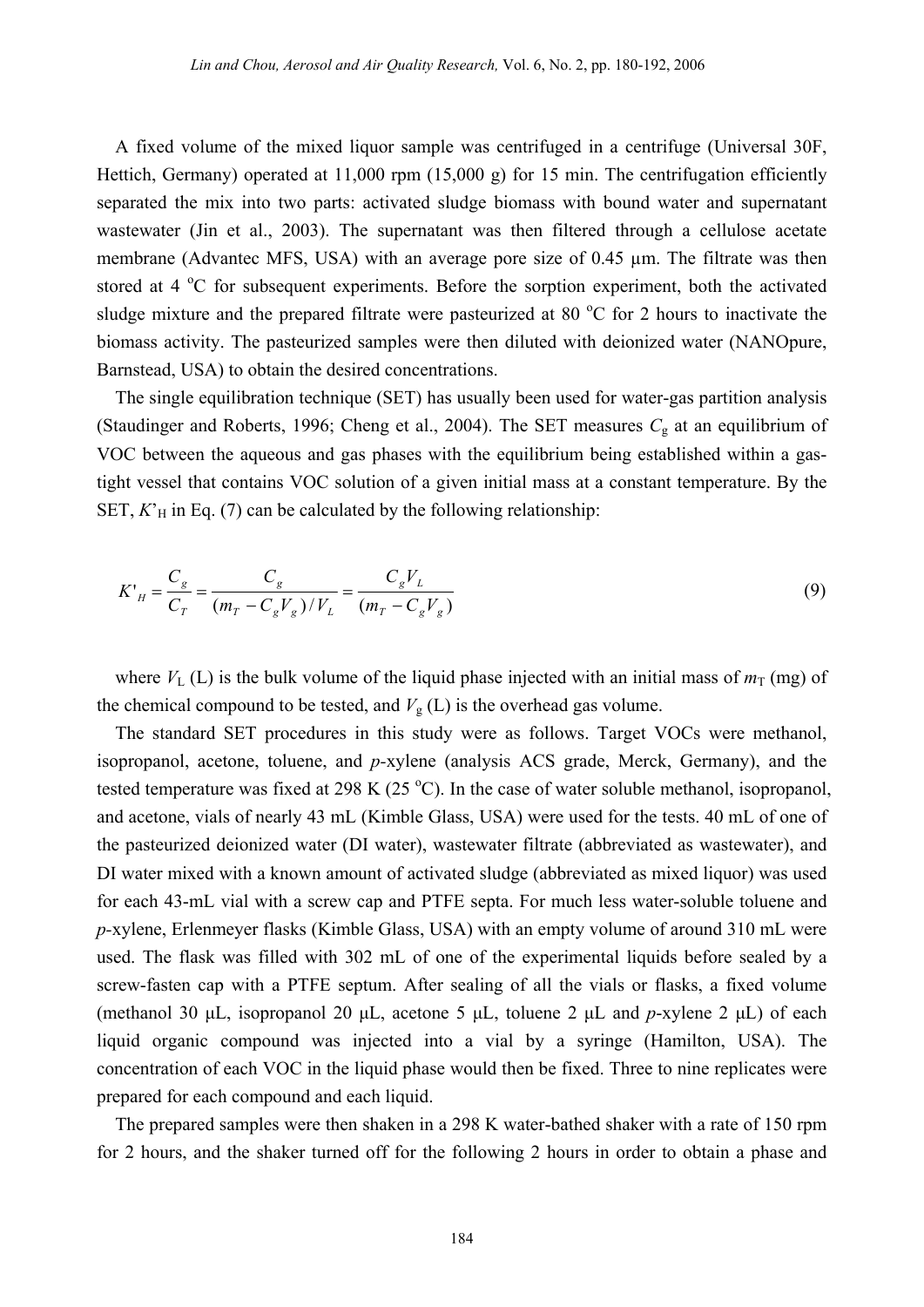temperature equilibrium. Afterwards, 1.0 mL of the overhead gas sample in each vial or flask was extracted using a gas-tight sampling syringe for analyzing the target compound concentration. For ensuring the effectiveness of pasteurization, the chromatogram of the headspace gas sample was also checked to see if there was any by-product peak other than the target VOC.

Total organic carbon (TOC) contents in the collected wastewater samples were measured by a TOC analyzer (Model 700, O. I. Analytical, USA). SS in the activated sludge liquors were determined by the traditional gravimetric method. For obtaining  $C_{\rm g}$ , each gas sample was analyzed by a gas chromatography (GC-14B, Shimadzu, Japan) equipped with a flame ionization detector (GC-FID). A 30 m x 0.53 mm ID x 5.0 µm film thickness capillary column (AT-1, Alltech, USA) was used in the GC-FID.  $K<sub>H</sub>$  for each compound in each liquid was then obtained from Eq. (9). Statistical analysis was then performed to obtain the mean and standard deviation (SD) of the estimated  $K<sub>H</sub>$ . All statistical analyses were carried out with the software SigmaPlot (SPSS, USA) and Microsoft Excel.

### **RESULTS AND DISCUSSION**

#### *K'H Variation in Mixed Liquor and Wastewater*

Using the SET method, experimental  $K<sub>H</sub>$  data for methanol, isopropanol, acetone, toluene and *p*-xylene in mixed liquor at 298 K are shown in Fig. 1  $K<sub>H</sub>$  corresponding to MLSS = 0 was for compounds partitioning between air and DI water, i.e.,  $K<sub>H</sub> = K<sub>H</sub>$ . The maximum MLSS concentration was maintained at around 40,000 mg/L.

In the mixed liquor, all  $K<sub>H</sub>$  of the tested hydrophilic VOCs rose with increasing MLSS concentration at the experimental temperature in Figs. 1(a-c). At the MLSS concentration around 40,000 mg/L,  $K<sub>H</sub>$  increased up to 8.9%, 19.9% and 12.2% for methanol, isopropanol and acetone, respectively, compared with those in DI water. The increase corresponds to a decrease in solubility of the hydrophilic compound in the mixed liquor.

On the other hand,  $K<sub>H</sub>$  decreased with an increase of MLSS for hydrophobic toluene and  $p$ xylene as shown in Fig. 1(d). At the MLSS concentration around  $40,000$  mg/L, the  $K<sub>H</sub>$  decreased up to 70.8 and 88.3% for toluene and *p-*xylene, respectively, as compared with those in DI water. The presence of biomass increased the partition of these compounds to the mixed liquor. At a MLSS of around 2,000-4,000 mg/L, the typical wastewater treatment-plant operation range, *K*<sup>'</sup><sub>H</sub> is not significantly different from  $K_H$ . The effect of biomass in the low MLSS concentration range could be ignored for both hydrophilic and hydrophobic VOCs.

In wastewater, somewhat different phenomena and trends were observed for the solubilities of hydrophilic VOCs than in mixed liquor. As shown in Fig. 1, both  $K<sup>2</sup><sub>H</sub>$  of hydrophilic and hydrophobic VOCs decreased with DOC concentration.  $K<sub>H</sub>$  of all the test compounds in the wastewater were only 1 to 11% smaller than those in DI water. This indicated that all the tested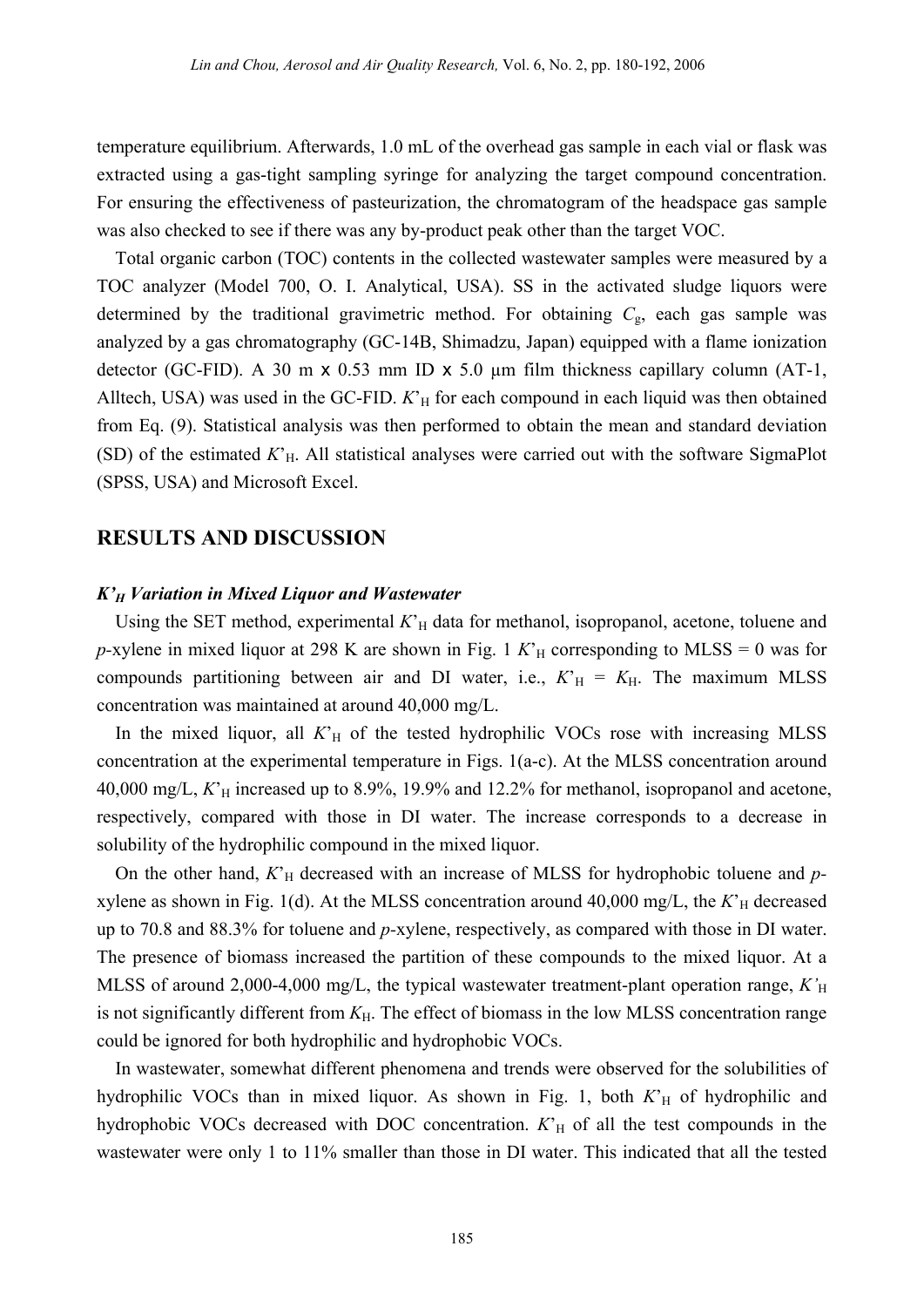compounds have little affinity for the dissolved organics, although the differences between  $K_H$ and  $K<sub>H</sub>$  were small because of the low DOC contents of the wastewater.

In the wastewater, the DOC could be treated as a pseudo-solvent for nonionic compounds. The physical properties of the dissolved organics control the partition of the dissolved VOC compound in the wastewater (Grathwohl, 1990).



**Fig. 1.** Variations of  $K<sup>2</sup><sub>H</sub>$  with MLSS and TOC concentrations in wastewater samples at 298 K for (a) methanol; (b) isopropanol; (c) acetone; (d) toluene and *p*-xylene.

In the mixed liquor, the biomass would absorb or adsorb more hydrophobic VOCs and increase the apparent solubility of these compounds. As the biomass concentration increases, the decrease of the bulk-water volumetric fraction excludes hydrophilic VOCs by the hydrophobic biomass, then is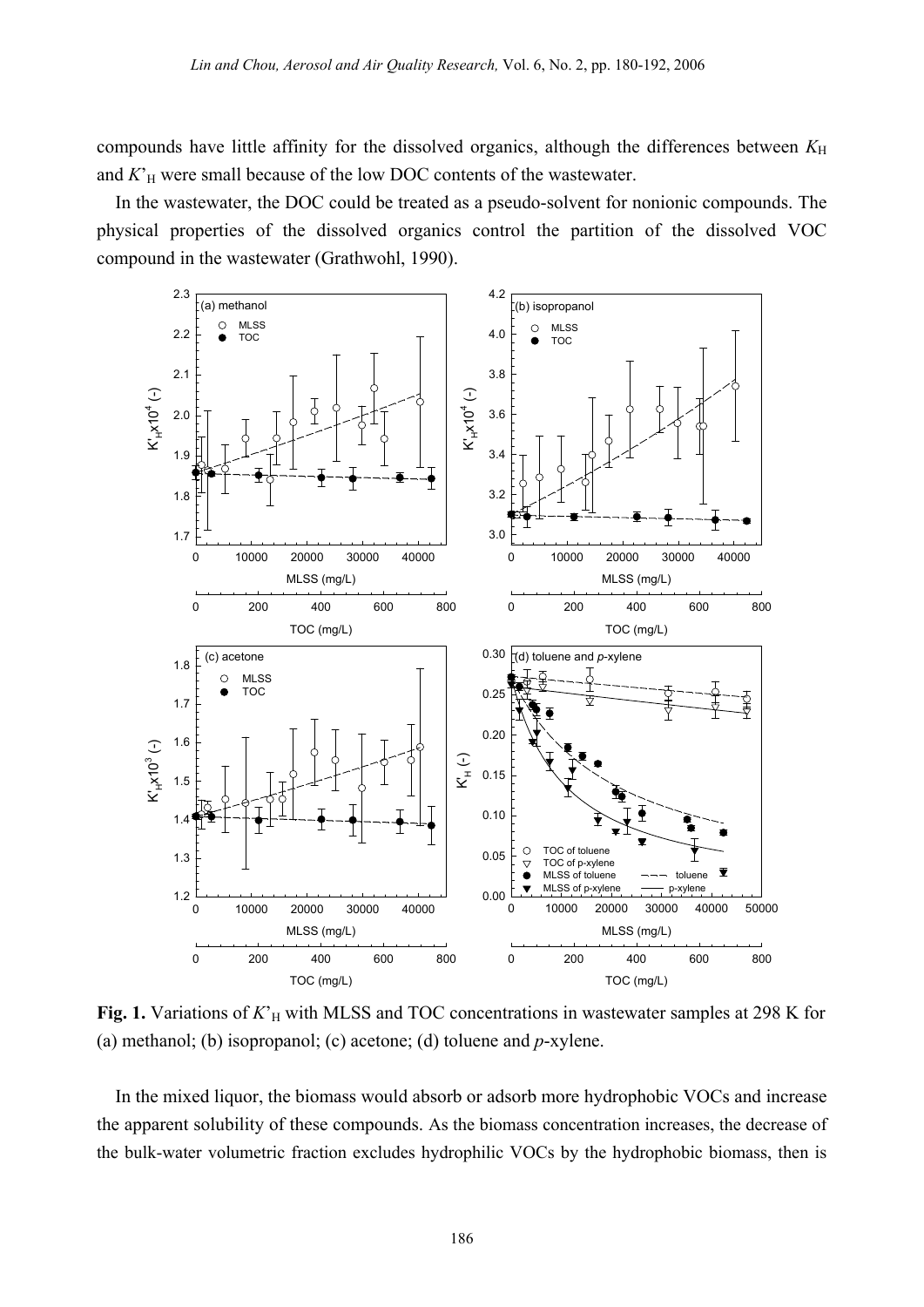distributed in bulk water and headspace phases. That would decrease the apparent solubility and increase the  $K<sup>th</sup>$  of these hydrophilic compounds in the mixed liquors; i.e.  $K<sup>th</sup>$ <sub>H</sub>> $K<sub>H</sub>$ . Zhu et al. also observed an increase of the Henry's law constant of methanol in pulping spent liquors with high total solids content (Zhu et al., 2000).

The biomass is surrounded with extra-cellular polymeric substances (EPS) in the mixed liquor. These EPS are composed mainly of different kinds of proteins, carbohydrates and lipids that are soluble in water or bounded by the solid biomass (Liao et al., 2000). The soluble EPS are contained in wastewater. The bound ones surrounding the biomass are more hydrophobic than the low-molecular alcohols and acetone (Jorand et al., 1998; Laspidou and Rittmann, 2002). The inert biomass also includes solid components besides EPS that would make the mixed liquor heterogeneous.

Variations of  $K<sub>H</sub>$  for toluene with biomass and dissolved compounds are shown and compared with literature-cited data in Table 1. All  $K<sub>H</sub>$  decreased significantly with increasing biomass concentration. However,  $K<sub>H</sub>$  for liquids with washed biomass were higher than those with unwashed biomass, such as the present study.  $K_H/K_H$  of toluene in mixed liquors with MLSS = 35,000 mg/L are around 0.41 and 0.52 for unwashed (this work) and DI-washed biomass (Barton et al., 2003), respectively. Higher  $K'_H/K_H$  might result from the partial removal of hydrophobic EPS from the biomass; that is, a loss of EPS due to the washing could be a reason for the resulting higher  $K<sub>H</sub>$ . The unwashed biomass contains bound EPS that lead lower  $K<sub>H</sub>$  for hydrophobic VOCs. Table 1 also shows the effect of dissolved TOC concentration on  $K<sup>2</sup><sub>H</sub>$  for toluene is less than 10% within a TOC of less than 700 mg/L.

|     |       |                    | Apparent Henry's law constant, $KH$ |       |                   |       |      |
|-----|-------|--------------------|-------------------------------------|-------|-------------------|-------|------|
|     |       | MLSS, $S_S$ (mg/L) |                                     |       | TOC, $S_d$ (mg/L) |       |      |
| Έ   |       | 2.500              | 35,000                              | 100   | l 50              | 752   | Note |
| 298 | 0.272 | 0.260              | 0.085                               | 0.270 |                   | 0.245 |      |
| 296 | 0.263 | 0.233              |                                     |       | 0.250             |       |      |
| 295 | 0.268 | 0.248              | 0.140                               |       |                   |       |      |

**Table 1.** Apparent Henry's law constants  $(K<sub>H</sub>)$  of toluene in mixed liquors and organiccontaining wastewater.

*Note a.* This work. Biomass: Unwashed and pasteurized activated sludge. TOC: glucose and soluble metabolites from activated sludge.

*Note b.* Cited. Biomass: DI water washed and pasteurized activated sludge. TOC: humic acid (David et al., 2000).

*Note c.* Cited. DI-water washed and pasteurized pure strain biomass (Barton et al., 2003).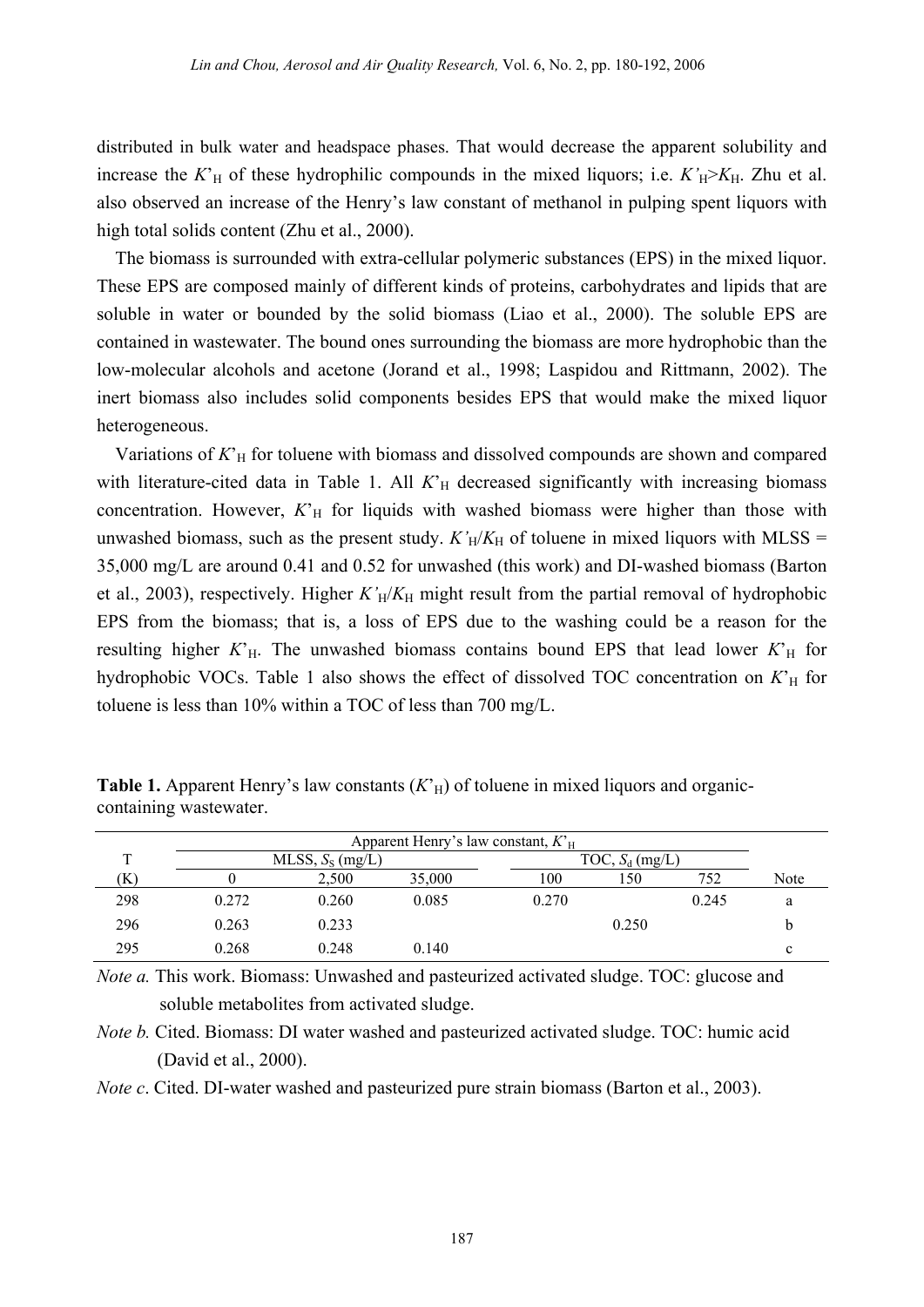#### *Verification of the K'H Model*

By referring to Eq. (7) and zero suspended solids concentration ( $S<sub>S</sub> = 0$ ), or zero dissolved organic concentration  $(S_d = 0)$ ,  $K<sup>T</sup><sub>H</sub>$  is either related to  $S_d$  or  $S_S$  by the following equations.

$$
K_H^{'} = K_H \frac{1}{1 + K_p S_S}
$$
 (10)

$$
K_H' = K_H \frac{1}{1 + K_{OC} S_d}
$$
 (11)

Eq. (11) has been reported to describe the variation of  $K'_H$  of VOCs to  $S_d$  in wastewater (David et al., 2000). In this study,  $K_{OC}$  and  $K_{P}$  are estimated from regressions of the experimental data by Eqs. (10) and (11), respectively. Data of experimental  $K_H$  and calculated  $K_{OC}$  and  $K_P$  are listed in Table 2. The regressed lines are plotted in Fig. 1 for all species.

The negative  $K_{P}$  is physically unreasonable in Table 1, which indicates that the models are only suitable for  $K_H \ge K'_H$  (Staudinger and Roberts, 1996). Nevertheless,  $K_P$  shown in Eq. (10) is only a correction factor for relating  $K<sub>H</sub>$ ,  $K<sub>H</sub>$ , and  $S<sub>S</sub>$ ; both positive and negative  $K<sub>P</sub>$  values could be a mathematical reference index for  $K'_H$  prediction by the equation.

Comparisons of the  $K_{OC}$  data with those estimated from literature-cited models and experimental values are shown in Table 3. It indicates that  $K_{OC}$  values are different for the same kind of VOC, because there were some differences in the adopted prediction models or experimental methods. Furthermore, the variation could be also the causes of the different molecular size and polarity of dissolved organic matter participated in enhancing the solubility. Although these factors would affect the  $K_{OC}$  values, the data are within a narrow range for the same kind of VOC.

 $K<sub>H</sub>$  for all the test compounds in the mixed liquor have larger SD than those in the DI water and wastewater, as shown in Fig. 1. These deviations might be attributed to the complex composition of the EPS and the high heterogeneity of the biomass in the activated sludge than to those in wastewater. Thus, the variation of  $K'_H$  could be attributed mainly to the complexity of the physicochemical properties of the mixed liquor. The phenomena of smaller SD for the hydrophobic, rather than hydrophilic, VOCs might also be attributed to the hydrophobicity of the biomass. Hydrophobic VOCs partition on biomass easily, thus making the SD smaller.

For ensuring the significance of the relationship between *K'*H, DOC and MLSS concentration at the tested temperature, ANOVA was introduced for testing the dependency. Results indicated the  $K<sub>H</sub>$  of methanol was greater than 95% level of confidencesignificant, and other VOCs were more than 99% level of confidence in the DOC range. For the mixed-liquor samples, all tested VOCs were 99% significant in the SS range by ANOVA.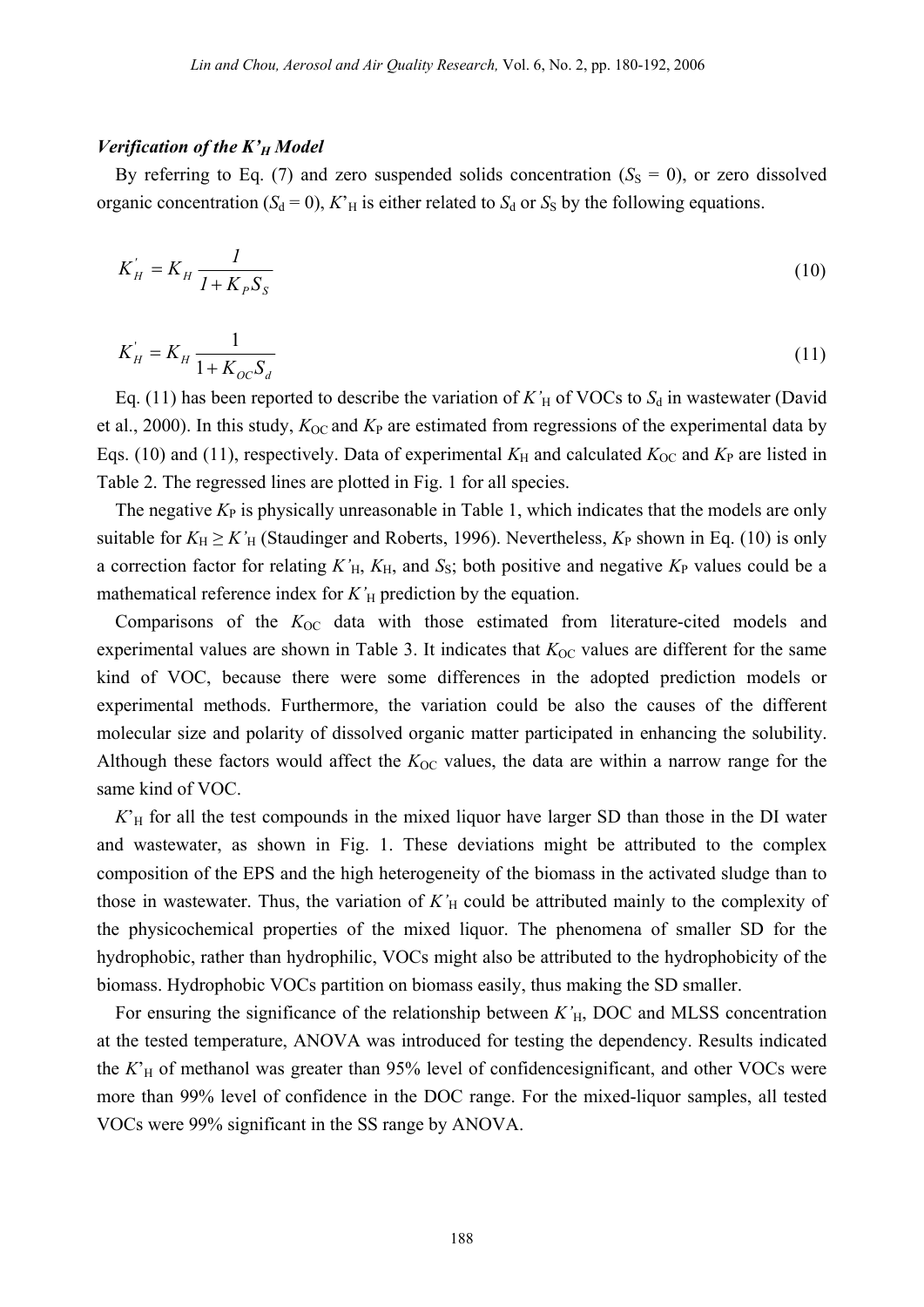**Table 2.** Experimental Henry's law constants in DI water  $(K_H)$ , calculated partition coefficients of VOC in suspended solids (*K*P), and calculated partition coefficients of VOC in dissolved organic carbon  $(K<sub>OC</sub>)$  at 298 K.

| Compound           | $\text{Log } K_{\text{OW}}^{\text{a}}$ | $K_{\rm H}$                        |                       |              | $K_P \times 10^{6}$ e |       | $K_{\rm OC}$ $\times 10^{6}$ |       |
|--------------------|----------------------------------------|------------------------------------|-----------------------|--------------|-----------------------|-------|------------------------------|-------|
|                    |                                        | This work <sup>b</sup>             | Literature            |              | (L/mg)                | $R^2$ | (L/mg)                       | $R^2$ |
| Methanol           | $-0.74$                                | $(1.859 \pm 0.017) \times 10^{-4}$ | $1.82\times10^{-4}$   |              | $-2.22$               | 0.836 | 10.3                         | 0.855 |
| <i>Isopropanol</i> | 0.05                                   | $(3.101 \pm 0.013) \times 10^{-4}$ | $3.23 \times 10^{-4}$ | $\mathbf{c}$ | $-4.26$               | 0.765 | 11.3                         | 0.832 |
| Acetone            | $-0.24$                                | $(1.408 \pm 0.016) \times 10^{-3}$ | $1.59\times10^{-4}$   | $\mathbf{c}$ | $-2.66$               | 0.844 | 17.8                         | 0.806 |
| Toluene            | 2.73                                   | $0.272 \pm 0.004$                  | $2.24\times10^{-1}$   | d            | 46.7                  | 0.959 | 139.3                        | 0.884 |
| $p$ -Xylene        | 3.15                                   | $0.263 \pm 0.005$                  | $2.32\times10^{-1}$   | d            | 82.9                  | 0.957 | 191.8                        | 0.895 |

a. Recommended value (Sangster, 1989).

b. Results from data of 9 replicates with standard deviation.

- c. Headspace and aqueous concentration analysis data (Snider and Dawson, 1985).
- d. Experimental value by equilibrium partitioning in closed system (EPICS) technique (Dewulf et al., 1995).
- e. Regressed result of Eq. (11) with known experimental *K*H.
- f. Regressed from Eq. (10) with known experimental  $K_{\text{H}}$ .

**Table 3.** Comparison experimental and literature-cited values of  $K_{OC}$  for the five compounds at 298 K.

| Compound    | Log $[K_{OC} \times 10^{6} (L/mg)]$ |                                         |  |  |
|-------------|-------------------------------------|-----------------------------------------|--|--|
|             | This work                           | Literature                              |  |  |
| Methanol    | 1.01                                | $0.97^{\text{ a}}$ , 0.44 $^{\text{b}}$ |  |  |
| Isopropanol | 1.05                                | 1.40 <sup>a</sup>                       |  |  |
| Acetone     | 1.25                                | 1.25 <sup>a</sup>                       |  |  |
| Toluene     | 2.14                                | $2.86a$ , 1.81-2.18 <sup>c</sup>        |  |  |
| $p$ -xylene | 2.28                                | 3.09 $^{\circ}$ , 1.64-2.51 $^{\circ}$  |  |  |

a. Calculate from  $\log K_{\text{OC}} = 0.544 \log K_{\text{OW}} + 1.377$ , which has been a widely used estimation of chemical property (Meylan et al., 1992).

b. Experimental value (Meylan et al., 1992).

c. Experimental value (Zytner, 1994).

## **CONCLUSIONS**

The above results indicate that a medium to high concentration of activated sludge can enhance the apparent water solubility of hydrophobic compounds, such as benzene, toluene and xylenes (BTX). This increase in solubility is essential to increasing the removal of such compounds from waste-air streams. The results also provide information for selecting a suitable scrubbing liquor to remove VOC by bioscrubber. For the hydrophilic VOCs, water and organic-rich wastewater could be the scrubbing liquor; for the hydrophobic VOCs, high biomass-activated sludge could be the scrubbing liquor. A model has been presented to correlate  $K<sub>H</sub>$  with wastewater TOC and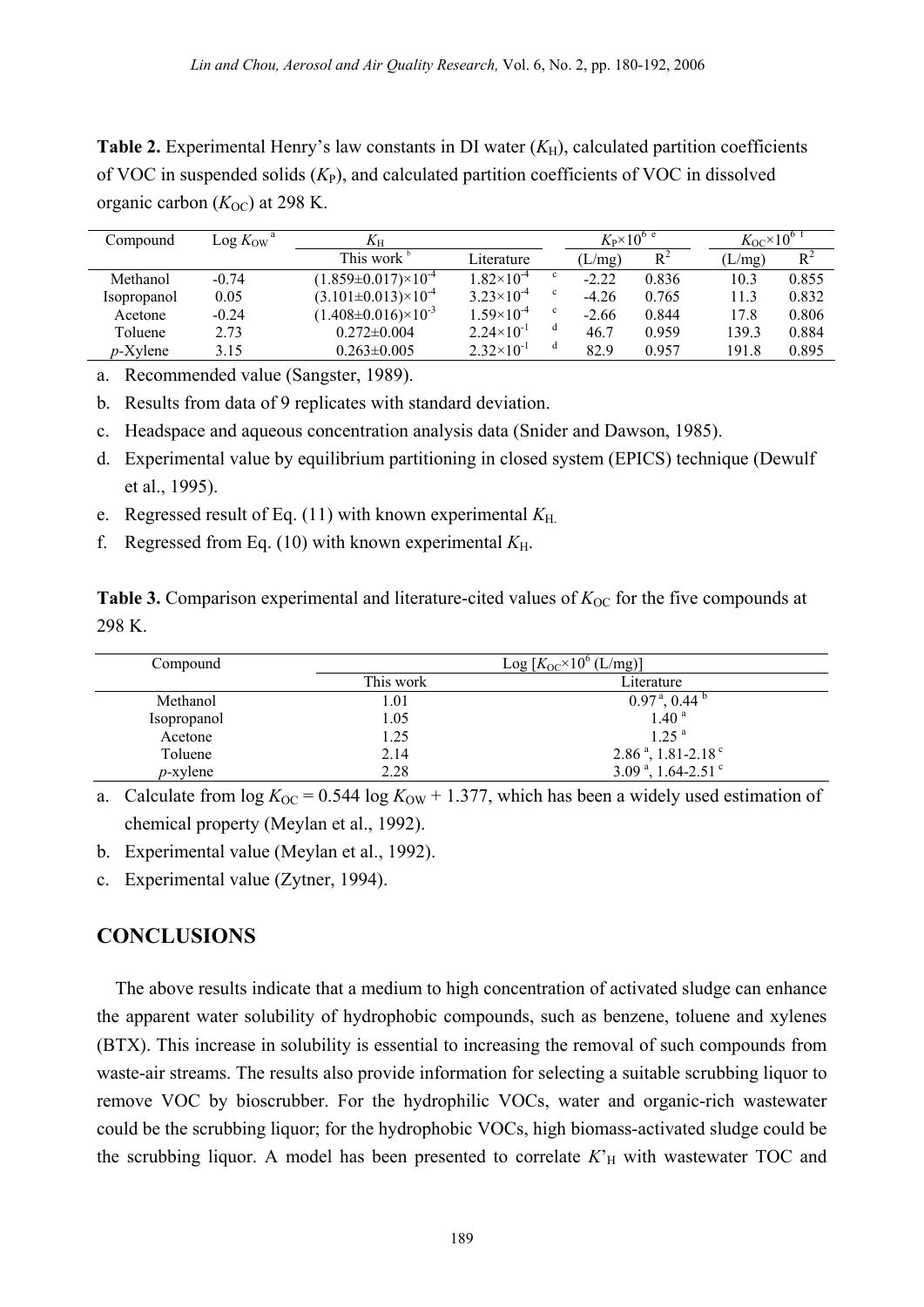MLSS concentration using  $K_{OC}$  and  $K_P$  as model parameters. This consistency implies that SET is a rather reliable approach for getting these partition coefficients.

#### **ACKNOWLEDGMENTS**

The authors are grateful for the helpful comments and recommendations in the editorial reviewing process.

#### **REFERENCES**

- Barton, J.W., Vodraska, C.D., Flanary, S.A. and Davison, B.H. (2003). Partitioning of BTEX Constituents and Chloroorganics in High-Biomass Systems. *Environ. Prog.* 22:95-102.
- Burgess, J.E., Parsons, S.A. and Stuetz, R.M. (2001). Developments in Odour Control and Waste Gas Treatment Biotechnology: A Review. *Biotechnol. Adv.* 19:35-63.
- Cheng, W.-H., Chou, M.-S., Perng, C.-H. and Chu, F.-S. (2004). Determining the Equilibrium Partitioning Coefficients of Volatile Organic Compounds at an Air-Water Interface. *Chemosphere* 54:935-942.
- David, M.D., Fendinger, N.J. and Hand, V.C. (2000). Determination of Henry's Law Constants for Organosilicones in Actual and Simulated Wastewater. *Environ. Sci. Technol.* 34:4554-4559.
- Davison, B.H., Barton, J.W., Klasson, K.T. and Francisco, A.B. (2000). Influence of High Biomass Concentrations on Alkane Solubilities. *Biotechnol. Bioeng.* 68:279-284.
- Dewulf, J., Drijvers, D. and van Langenhove, H. (1995). Measurement of Henry's Law Constant As Function of Temperature and Salinity for the Low Temperature Range. *Atmos. Environ.* 29:323-331.
- Dobbs, R.A., Shan, Y., Wang, L. and Govind, R. (1995). Sorption on Wastewater Solids: Elimination of Biological Activity. *Water Environ. Res.* 67:327-329.
- Dobbs, R.A., Wang, L. and Govind, R. (1989). Sorption of Toxic Organic Compounds on Wastewater Solids: Correlation With Fundamental Properties. *Environ. Sci. Technol.* 23:1092- 1097.
- Grathwohl, P. (1990). Influence of Organic Matter From Soils and Sediments From Various Origins on the Sorption of Some Chlorinated Aliphatic Hydrocarbons: Implications on Koc Correlations. *Environ. Sci. Technol.* 24:1687-1693.
- Haas, C.N. and Kaplan, B.M. (1985). Toluene-Humic Acid Association Equilibria: Isopiestic Measurements. *Environ. Sci. Technol.* 19:643-645.
- Jin, B., Wilen, B.-M. and Lant, P. (2003). Impacts of Morphological, Physical and Chemical Properties of Sludge Flocs on Dewaterability of Activated Sludge. *Chem. Eng. J.* 98:115-126.
- Jorand, F., Boue-Bigne, F., Block, J.C. and Urbain, V. (1998). Hydrophobic/Hydrophilic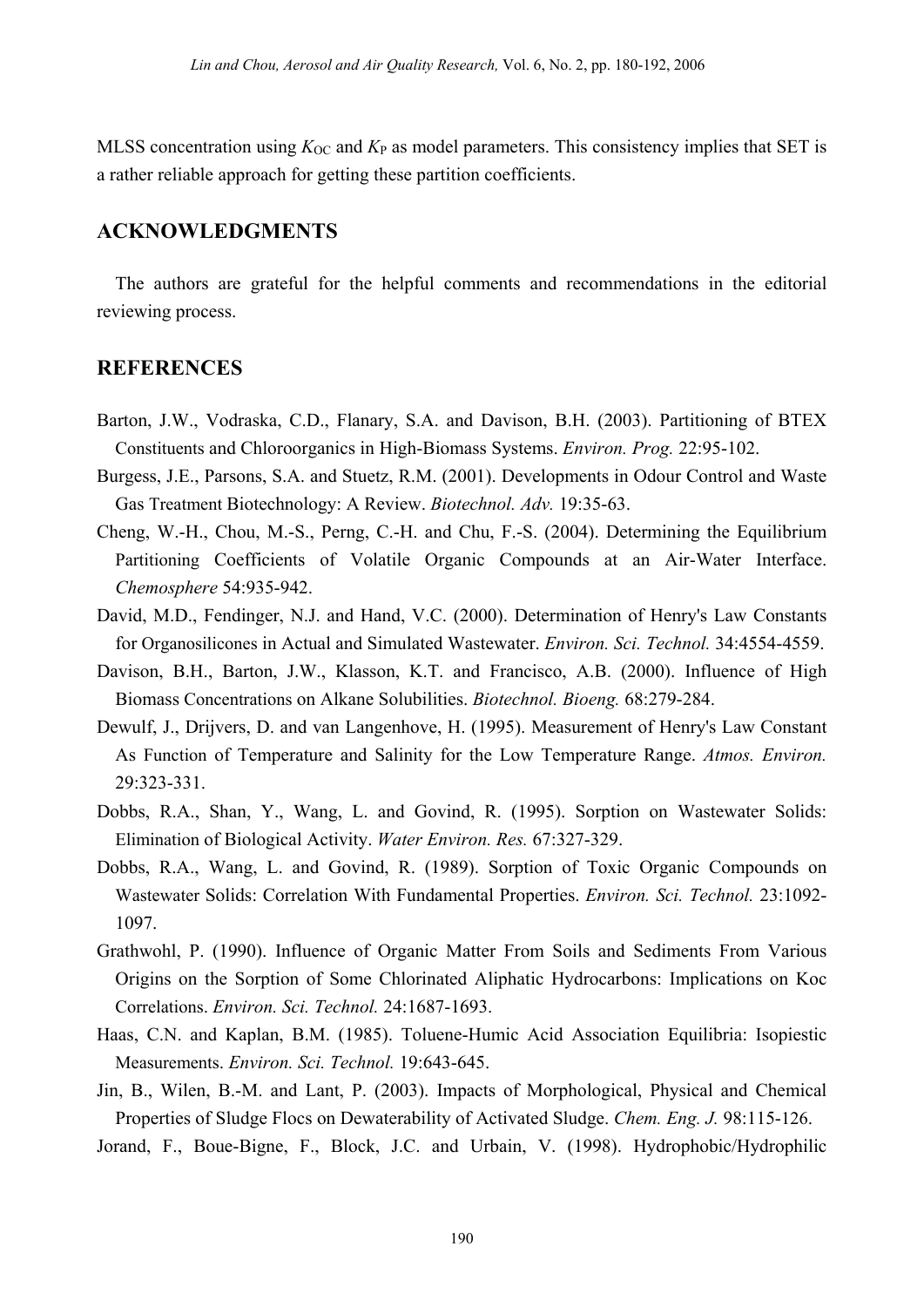Properties of Activated Sludge Exopolymeric Substances. *Water Sci. Technol.* 37:307-315.

- Laspidou, C.S., and Rittmann, B.E. (2002). A Unified Theory for Extracellular Polymeric Substances, Soluble Microbial Products, and Active and Inert Biomass. *Water Res.* 36:2711- 2720.
- Liao, B.Q., Allen, D.G., Droppo, I.G., Leppard, G.G. and Liss, S.N. (2000). Bound Water Content of Activated Sludge and Its Relationship to Solids Retention Time, Floc Structure, and Surface Properties. *Water Environ. Res.* 72:722-730.
- Mackay, D. and Shiu, W.Y. (1981). Critical Review of Henry's Law Constants for Chemicals of Environmental Interest. *J. Phys. Chem. Ref. Data.* 10:1175-1199.
- Meylan, W., Howard, P.H. and Boethling, R.S. (1992). Molecular Topology/Fragment Contribution Method for Predicting Soil Sorption Coefficients. *Environ. Sci. Technol.* 26:1560- 1567.
- Moretti, C.J. and Neufeld, R.D. (1989). PAH Partitioning Mechanisms With Activated Sludge. *Water Res.* 23:93-102.
- Overcamp, T.J., Chang, H.-C. and Grady, C.P.L., Jr. (1993). An Integrated Theory for Suspended-Growth Bioscrubbers. *J. Air Waste Manage. Assoc.* 43:753-759.
- Sangster, J. (1989). Octanol-Water Partition Coefficients of Simple Organic Compounds. *J. Phys. Chem. Ref. Data.* 18:1111-1229.
- Smith, J.R., Neuhauser, E.F., Middleton, A.C., Cunningham, J.J., Weightman, R.L. and Linz, D.G. (1993). Treatment of Organically Contaminated Groundwaters in Municipal Activated Sludge Systems. *Water Environ. Res.* 65:804-818.
- Snider, J.R., and Dawson, G.A. (1985). Tropospheric Light Alcohols, Carbonyls, and Acetonitrile: Concentrations in the Southwestern United States and Henry's Law Data. *J. Geophys. Res.* 90:3797-3805.
- Staudinger, J. and Roberts, P.V. (1996). A Critical Review of Henry's Law Constants for Environmental Applications. *Crit. Rev. Environ. Sci. Technol.* 26:205-297.
- Tsezos, M. and Wang, X. (1991). Study on the Kinetics of Hazardous Pollutants Adsorption and Desorption by Biomass: Mechanistic Considerations. *J. Chem. Technol. Biotechnol.* 50:507- 521.
- Wang, X. and Grady, C.P.L., Jr. (1995). Effects of Biosorption and Dissolution on the Biodegradation of Di-n-Butyl Phthalate. *Water Environ. Res.* 67:863-871.
- Zhu, J.Y., Liu, P.H., Chai, X.S., Bullock, K.R. and Teja, A.S. (2000). Henry's Law Constant of Methanol in Pulping Spent Liquors. *Environ. Sci. Technol.* 34:1742-1746.
- Zigmontiene, A. and Baltrenas, P. (2004). Biological Purification of Air Polluted With Volatile Organic Compounds by Using Active Sludge Recirculation. *Journal of Environmental Engineering and Landscape Management* 12:45-52.
- Zytner, R.G. (1994). Sorption of Benzene, Toluene, Ethylbenzene and Xylenes to Various Media.